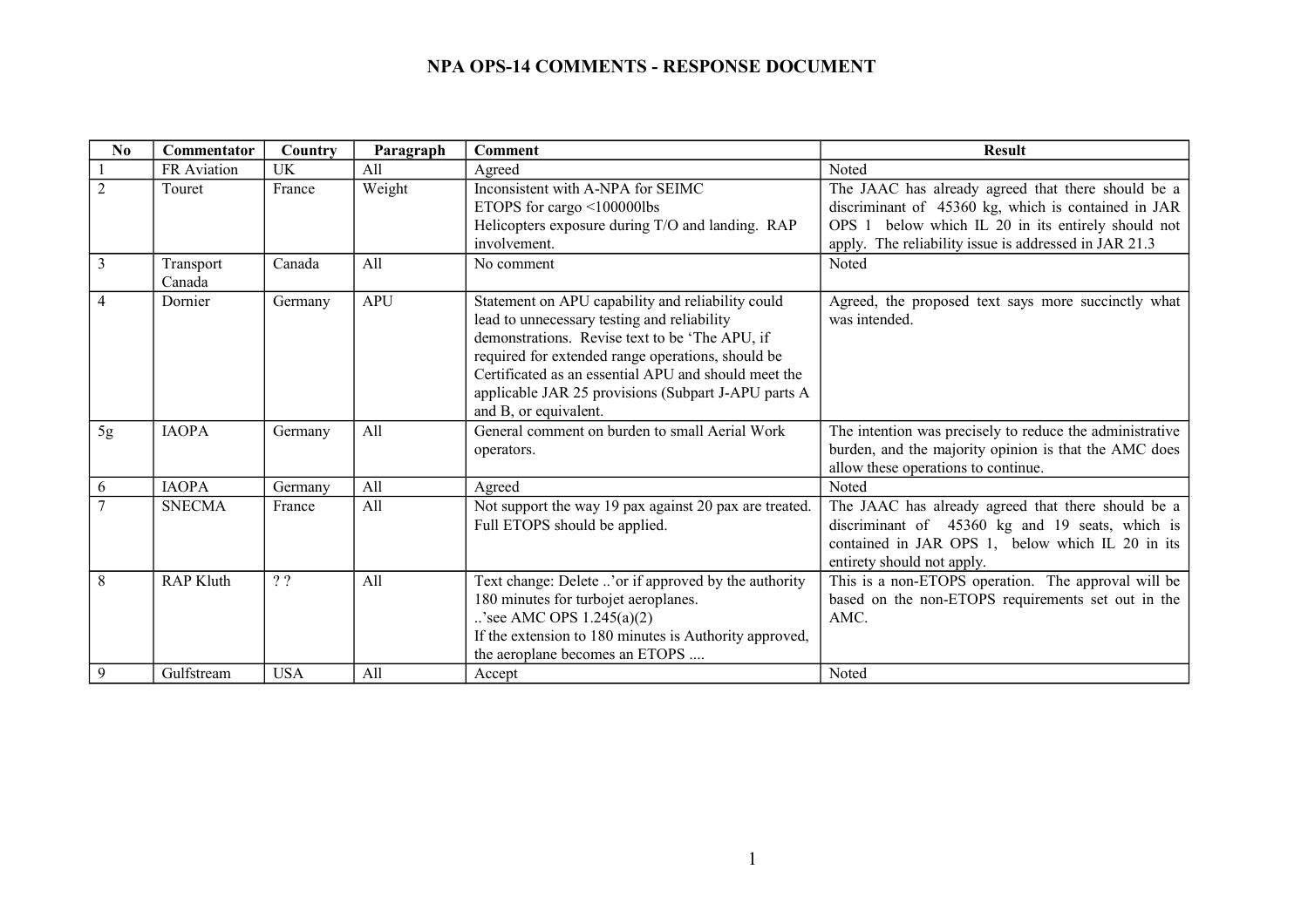| N <sub>0</sub> | Commentator            | Country      | Paragraph        | <b>Comment</b>                                                                                                                                          | <b>Result</b>                                                                                                                                                                      |
|----------------|------------------------|--------------|------------------|---------------------------------------------------------------------------------------------------------------------------------------------------------|------------------------------------------------------------------------------------------------------------------------------------------------------------------------------------|
| 10.1           | Swiss air<br>ambulance | <b>Swiss</b> | All              | No additional rules until harmonised with USA<br>&Canada.                                                                                               | This is an active harmonisation issue.                                                                                                                                             |
| 10.2           | Swiss air<br>ambulance | <b>Swiss</b> | All              | Air ambulance not to be included in these more<br>restrictive requirements                                                                              | Ambulance flights are Commercial Air Transportation<br>and are subject to JAR-OPS 1                                                                                                |
| 10.3           | Swiss air<br>ambulance | Swiss        | All              | Straight to 180 not 120.                                                                                                                                | 120 minutes is a reasonable starting point. Extension to<br>180 by application of requirements that are not<br>penalising should be considered                                     |
| 11             | <b>SKYJET</b>          | Switzerland  | All              | Agreed                                                                                                                                                  | Noted                                                                                                                                                                              |
| 12             | <b>SKYJET</b>          | Switzerland  | A11              | Agreed                                                                                                                                                  | Noted                                                                                                                                                                              |
| 12.1           |                        |              |                  | Suggests changes to the fuel planning requirements                                                                                                      | requirements for holding, standard approach,<br>Fuel<br>missed approach and landing are basic planning<br>requirements in JARs, and are therefore applicable to<br>this operation. |
| 13             | <b>CAA Finland</b>     | Finland      | All              | Agreed                                                                                                                                                  | Noted                                                                                                                                                                              |
| 14             | Dunlop<br>Aviation     | UK           | All              | Agreed                                                                                                                                                  | Noted                                                                                                                                                                              |
| 15             | <b>Bristol Myers</b>   | <b>UK</b>    | All              | Accepted.                                                                                                                                               | Noted                                                                                                                                                                              |
| 16             | <b>BMW RR</b>          | Germany      | All              | Accepted                                                                                                                                                | Noted                                                                                                                                                                              |
| 17             | K Services<br>Inc.     | <b>USA</b>   | All              | Accepted                                                                                                                                                | Noted                                                                                                                                                                              |
| 18             | <b>Elite Aviation</b>  | <b>USA</b>   | All              | Accepted                                                                                                                                                | Noted                                                                                                                                                                              |
| 19             | <b>GAMTA</b>           | UK           | All              | Agreed                                                                                                                                                  | Noted                                                                                                                                                                              |
| 20             | <b>GAMTA</b>           | UK           | All              | Agreed. Is against establishment of a specific IFSD                                                                                                     | Noted                                                                                                                                                                              |
| 21             | <b>GAMTA</b>           | UK           | <b>Distances</b> | USA does not apply restrictions on 'on demand'<br>commercial operations, if this was applicable to JAR<br>operators, $1.245(a)(2)$ would not be needed. | Disagree. The USA does impose restrictions, see<br>comment 61. Some form of control is required for<br>commercial operations.                                                      |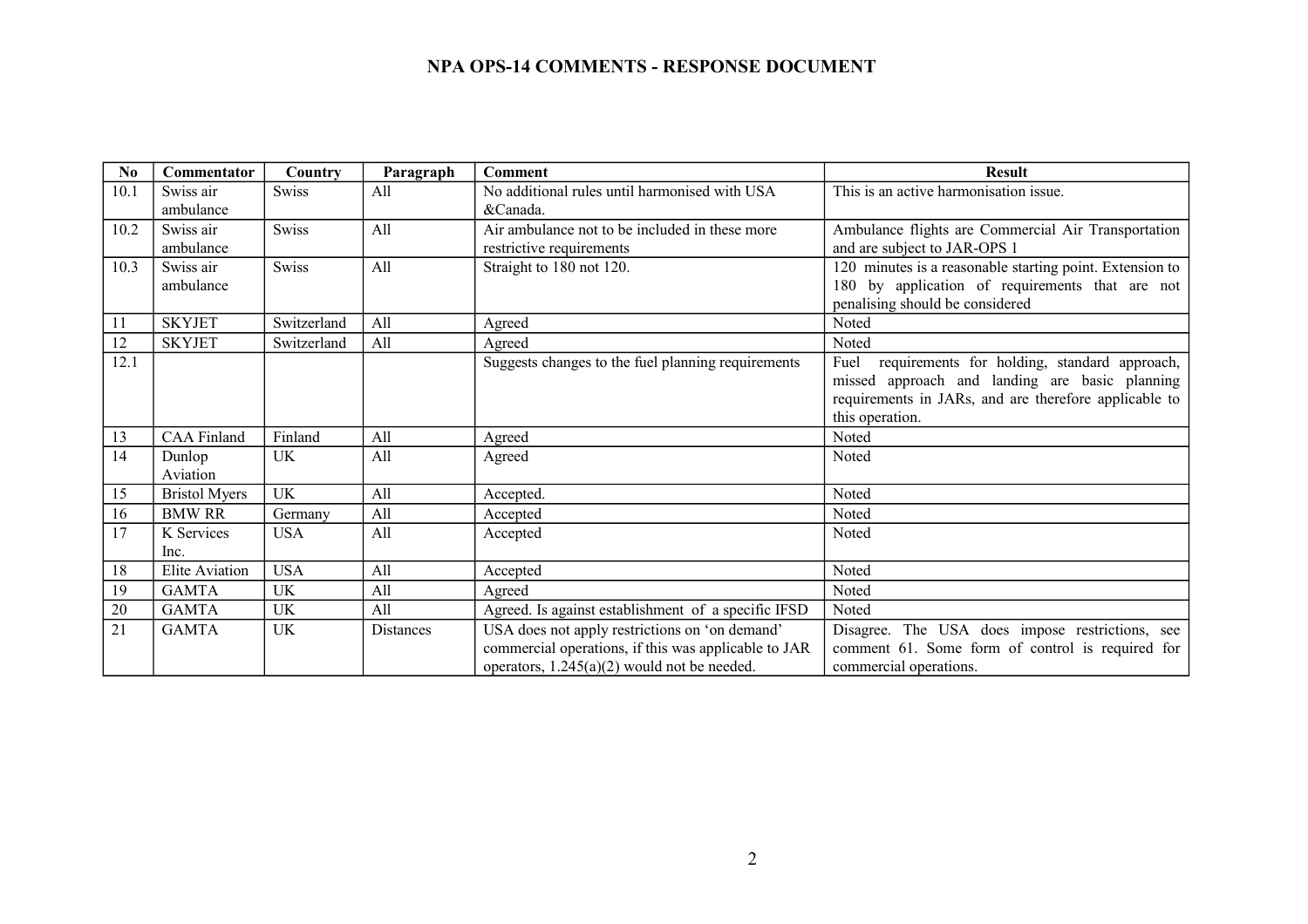| No | Commentator  | Country    | Paragraph         | <b>Comment</b>                                                                                             | <b>Result</b>                                                                                                        |
|----|--------------|------------|-------------------|------------------------------------------------------------------------------------------------------------|----------------------------------------------------------------------------------------------------------------------|
| 22 | <b>GAMTA</b> | UK         | .245(a)(2)(ii)    | Revised text'the distance flown in 120 minutes,<br>or beyond if approved by the Authority                  | Disagree. Paragraph 1 is merely introductory to the<br>AMC as a whole, the requirement is stated in JAR OPS          |
|    |              |            |                   |                                                                                                            | 1.245(a)(2)                                                                                                          |
| 23 | <b>GAMTA</b> | UK         | All               | Revise text to enable operations beyond 180 minutes.                                                       | Disagree. There is no intention to increase the threshold<br>beyond 180 minutes at this time. To do so would require |
|    |              |            |                   |                                                                                                            | a further NPA.                                                                                                       |
| 24 | <b>GAMTA</b> | UK         | 1.245             | General comment. Determination of speed can<br>penalise a high speed A/C at lower weights.                 | Disagree, To prevent inappropriate variation in EROPS<br>thresholds between States, a single speed is needed.        |
| 25 | Cessna       | <b>USA</b> | All               | Accepted                                                                                                   | Noted                                                                                                                |
| 26 | Cessna       | <b>USA</b> | All               | IFSD is difficult to determine, DGAC stance will<br>create problems                                        | Agreed. Past experience justifies continued operation.                                                               |
| 27 | Cessna       | <b>USA</b> | All               | Main text needs to be rewritten to enable operations<br>beyond 180 minutes                                 | Disagree. There is no intention to increase the threshold<br>beyond 180 minutes at this time. To do so would require |
|    |              |            |                   |                                                                                                            | a further NPA.                                                                                                       |
| 28 | Cessna       | <b>USA</b> | All               | It is inappropriate to specify certification standard<br>JAR 25 in the AMC this should refer to JAR 1.1001 | Disagree, it is necessary to specify the standard, and JAR                                                           |
| 29 | Cessna       | <b>USA</b> | All               | AMC should not contain JAR E which are                                                                     | 25 or equivalent is appropriate<br>Agree, amend text to 'JAR 25 and JAR Etheir                                       |
|    |              |            |                   | requirements for engine certification only. The final                                                      | equivalents', and delete last sentence referring to                                                                  |
|    |              |            |                   | sentence 'Due accountis neither advisory or                                                                | reliability data                                                                                                     |
|    |              |            |                   | helpful.                                                                                                   |                                                                                                                      |
| 30 | Cessna       | <b>USA</b> | AMC <sub>2c</sub> | JAR-25 already specifies the certification                                                                 | Disagree, it is necessary to specify the standard, and JAR                                                           |
|    |              |            | <b>APU</b>        | requirements for APUs and the AMC is not an                                                                | 25 or equivalent is appropriate                                                                                      |
|    |              |            |                   | appropriate place to repeat them.                                                                          |                                                                                                                      |
| 31 | Cessna       | <b>USA</b> | AMC 5a MEL        | MEL. The term 'all relevant items' is not helpful.                                                         | Agreed.                                                                                                              |
|    |              |            |                   | Suggest wording to be 'The MEL should take into                                                            |                                                                                                                      |
|    |              |            |                   | account all items specified by the manufacturer'                                                           |                                                                                                                      |
| 32 | Cessna       | <b>USA</b> | A11               | Accept                                                                                                     | Noted                                                                                                                |
| 33 | Cessna       | <b>USA</b> | All               | Accept                                                                                                     | Noted.                                                                                                               |
| 34 | Urenco       | Holland    | All               | Accept                                                                                                     | Noted                                                                                                                |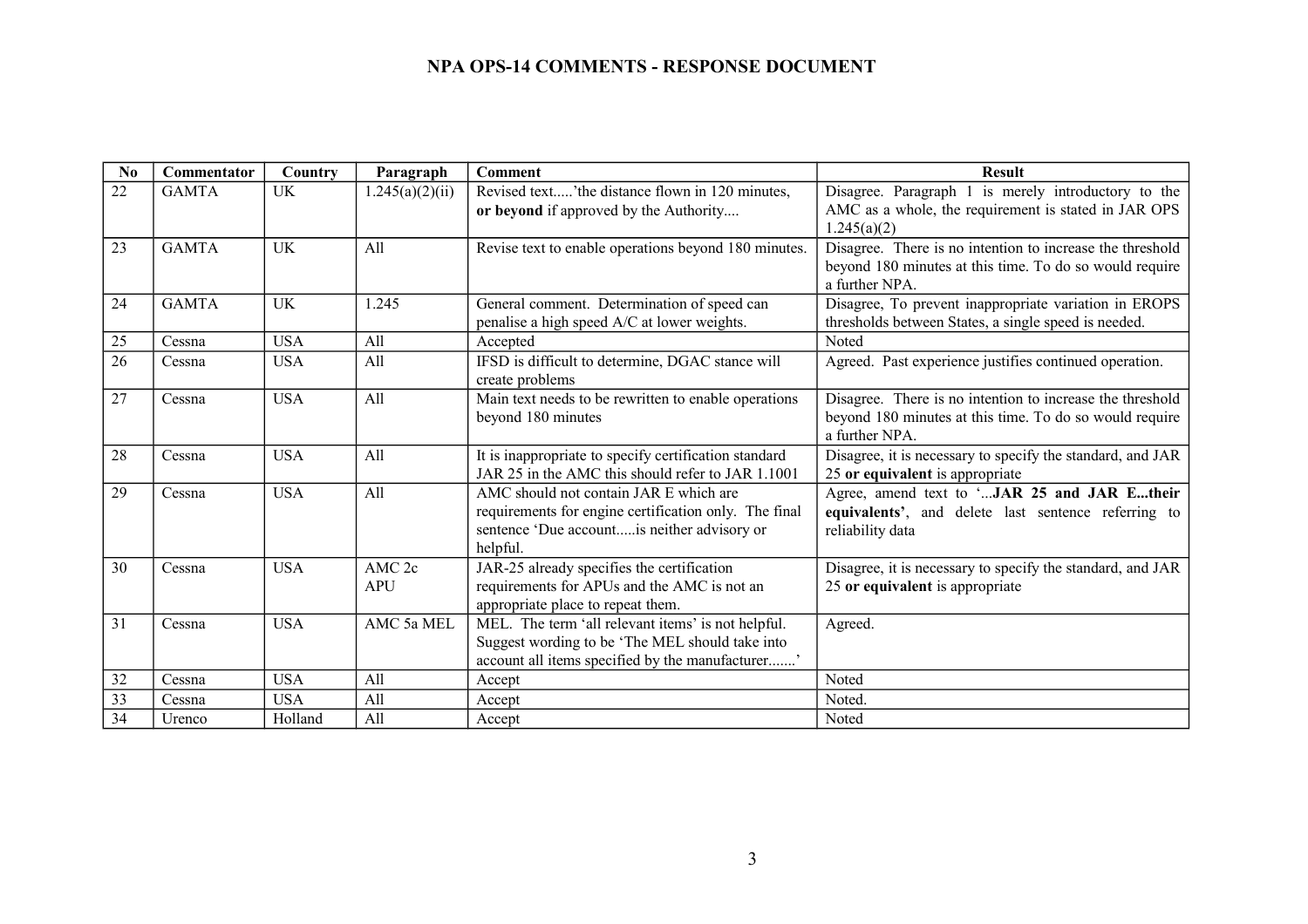| N <sub>0</sub> | Commentator        | Country     | Paragraph | <b>Comment</b>                                                                                         | <b>Result</b>                                                                                             |
|----------------|--------------------|-------------|-----------|--------------------------------------------------------------------------------------------------------|-----------------------------------------------------------------------------------------------------------|
| 35             | <b>RR</b>          | <b>UK</b>   | AMC 1.245 | The upper limit on area of operation is limited to 180<br>minutes. There should not be an upper limit. | There is no intention to increase the<br>Disagree.<br>threshold beyond 180 minutes at this time. To do so |
|                |                    |             |           |                                                                                                        | would require a further NPA.                                                                              |
| 35.1           | <b>RR</b>          | <b>UK</b>   | AMC 1.245 | Delete sentences "Aeroplanes should be certificated                                                    | Disagree, it is necessary to specify the standard, and                                                    |
|                |                    |             |           | to JAR-125                                                                                             | JAR 25 or equivalent is appropriate                                                                       |
|                |                    |             |           | "The aeroplane power unit shouldsystem                                                                 |                                                                                                           |
|                |                    |             |           | operation.                                                                                             |                                                                                                           |
|                |                    |             |           | "The APUshould meet the applicable JAR-25                                                              |                                                                                                           |
|                |                    |             |           | provisions (Subpart J-APU) or equivalent.                                                              |                                                                                                           |
|                | <b>RR</b>          | UK          | AMC 1.245 | Supports harmonisation and absence of specific IFSD                                                    | Noted                                                                                                     |
| 36             | <b>IBAC</b>        | Canada      | All       | Accepted                                                                                               | Noted                                                                                                     |
| 37             | <b>IBAC</b>        | Canada      | All       | Accepted                                                                                               | Noted                                                                                                     |
| 38             | <b>AVCAM</b>       | Switzerland | All       | Agreed and accepted                                                                                    | Noted                                                                                                     |
| 39             | G5 Executive       | Switzerland | All       | Accepted                                                                                               | Noted                                                                                                     |
| 40             | <b>Travel Air</b>  | <b>USA</b>  | All       | Accepted                                                                                               | Noted                                                                                                     |
| 41             | Rabbit Air         | Switzerland | All       | Accepted                                                                                               | Noted                                                                                                     |
| 42             | <b>CAA</b> Denmark | Denmark     | All       | Accepted                                                                                               | Noted                                                                                                     |
| 43             | MC Group           | <b>USA</b>  | All       | Accepted                                                                                               | Noted                                                                                                     |
| 44             | Czech              | Czech       | All       | Agreed                                                                                                 | Noted                                                                                                     |
|                | Republic           |             |           |                                                                                                        |                                                                                                           |
| 45             | <b>Bombardier</b>  | Canada      | JAR 1.245 | Weight discriminant should be raised to 56,000 kg                                                      | Future NPA may make this available; there are no small                                                    |
|                |                    |             |           |                                                                                                        | commercial aircraft currently over this weight                                                            |
|                |                    |             |           |                                                                                                        | discriminant.                                                                                             |
| 45.1           | Bombardier         | Canada      | JAR 1.245 | The upper limit on area of operation is limited to 180                                                 | There is no intention to increase the<br>Disagree.                                                        |
|                |                    |             |           | minutes.                                                                                               | threshold beyond 180 minutes at this time. To do so                                                       |
|                |                    |             |           |                                                                                                        | would require a further NPA.                                                                              |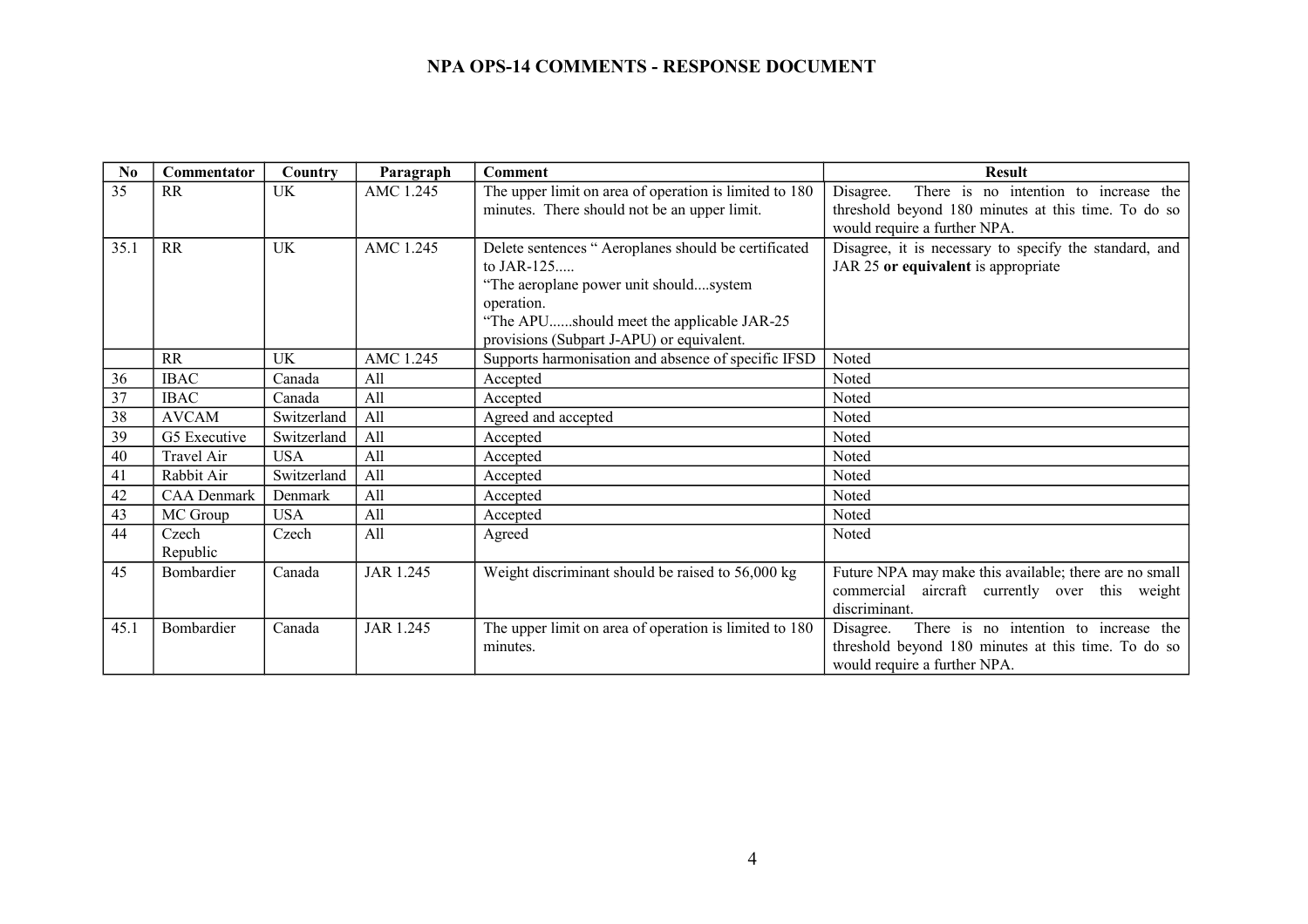| No   | Commentator       | Country | Paragraph            | <b>Comment</b>                                                                                                                                                                        | <b>Result</b>                                                                                                                                                                                                                                                                                                                                                                                     |
|------|-------------------|---------|----------------------|---------------------------------------------------------------------------------------------------------------------------------------------------------------------------------------|---------------------------------------------------------------------------------------------------------------------------------------------------------------------------------------------------------------------------------------------------------------------------------------------------------------------------------------------------------------------------------------------------|
| 45.2 | Bombardier        | Canada  | JAR 1.245            | Speed for the determination of 'operational area'                                                                                                                                     |                                                                                                                                                                                                                                                                                                                                                                                                   |
|      |                   |         |                      | needs to be addressed.                                                                                                                                                                |                                                                                                                                                                                                                                                                                                                                                                                                   |
| 46   | Bombardier        | Canada  | Weight               | Increase weight to 56700                                                                                                                                                              | Future NPA may make this available; there are no small<br>aircraft currently over this<br>commercial<br>weight<br>discriminant                                                                                                                                                                                                                                                                    |
| 47   | Bombardier        | Canada  | beyond 180+          | Extend Threshold beyond 180 minutes                                                                                                                                                   | Disagree. There is no intention to increase the threshold<br>beyond 180 minutes at this time. To do so would require<br>a further NPA.                                                                                                                                                                                                                                                            |
| 47.1 | Bombardier        | Canada  | Area of<br>operation | Allow operations beyond 180 minutes with<br>Authority approval.                                                                                                                       | Partly agree, amend AMC para 5 e - Ensuring that en-<br>route alternate aerodromes are available for the intended<br>route, within 180 minutes based upon the one-engine<br>inoperative cruise speed, which is a speed within the<br>certificated limits of the aeroplane, selected by the<br>operator and approved by the regulatory authority<br>This parallels the procedure adopted in IL 20. |
| 48   | Bombardier        | Canada  | AMC1.245 $(a)$       | Issue of greater than 180 minutes. Text should be<br>modified to 'Operations of non-ETOPS compliant<br>twin turbo jet aeroplanes more than 120 minutes<br>from an adequate aerodrome. | See above                                                                                                                                                                                                                                                                                                                                                                                         |
| 49   | Bombardier        | Canada  | $180+$               | Comment again on operations beyond 180 minutes                                                                                                                                        | See above                                                                                                                                                                                                                                                                                                                                                                                         |
| 50   | <b>Bombardier</b> | Canada  | Note para 1          | Accepted                                                                                                                                                                              | Noted, see comment 67 below for change to the note                                                                                                                                                                                                                                                                                                                                                |
| 51   | Bombardier        | Canada  | Para 2a              | Delete 'Due account should be taken of the data<br>reflecting in-service reliability of the propulsion<br>system where available.                                                     | Agree                                                                                                                                                                                                                                                                                                                                                                                             |
| 52   | Bombardier        | Canada  | paras $3 & 4$        | Accepted                                                                                                                                                                              | Agreed                                                                                                                                                                                                                                                                                                                                                                                            |
| 53   | Bombardier        | Canada  | para $5(e)$          | In order to address the allowance for 180 minutes +                                                                                                                                   | Agreed, see comment 47.1                                                                                                                                                                                                                                                                                                                                                                          |
| 53.1 | Bombardier        | Canada  | para $5(e)$          | Suggests new table as subject aircraft not capable of<br>Cat $2/3$                                                                                                                    | Disagree. This applies to non Cat 2/3 EOTPS aircraft<br>too.                                                                                                                                                                                                                                                                                                                                      |
| 54   | Bombardier        | Canada  | Weight               | 45360 has been adopted, was this value accepted<br>without difficulty.                                                                                                                | Acceptance was generally agreed. Comments were<br>received in favour of both higher and lower limits                                                                                                                                                                                                                                                                                              |
| 55   | Bombardier        | Canada  | A11                  | Some member states do not have time limit for                                                                                                                                         | Disagree. All member states will be expected to comply                                                                                                                                                                                                                                                                                                                                            |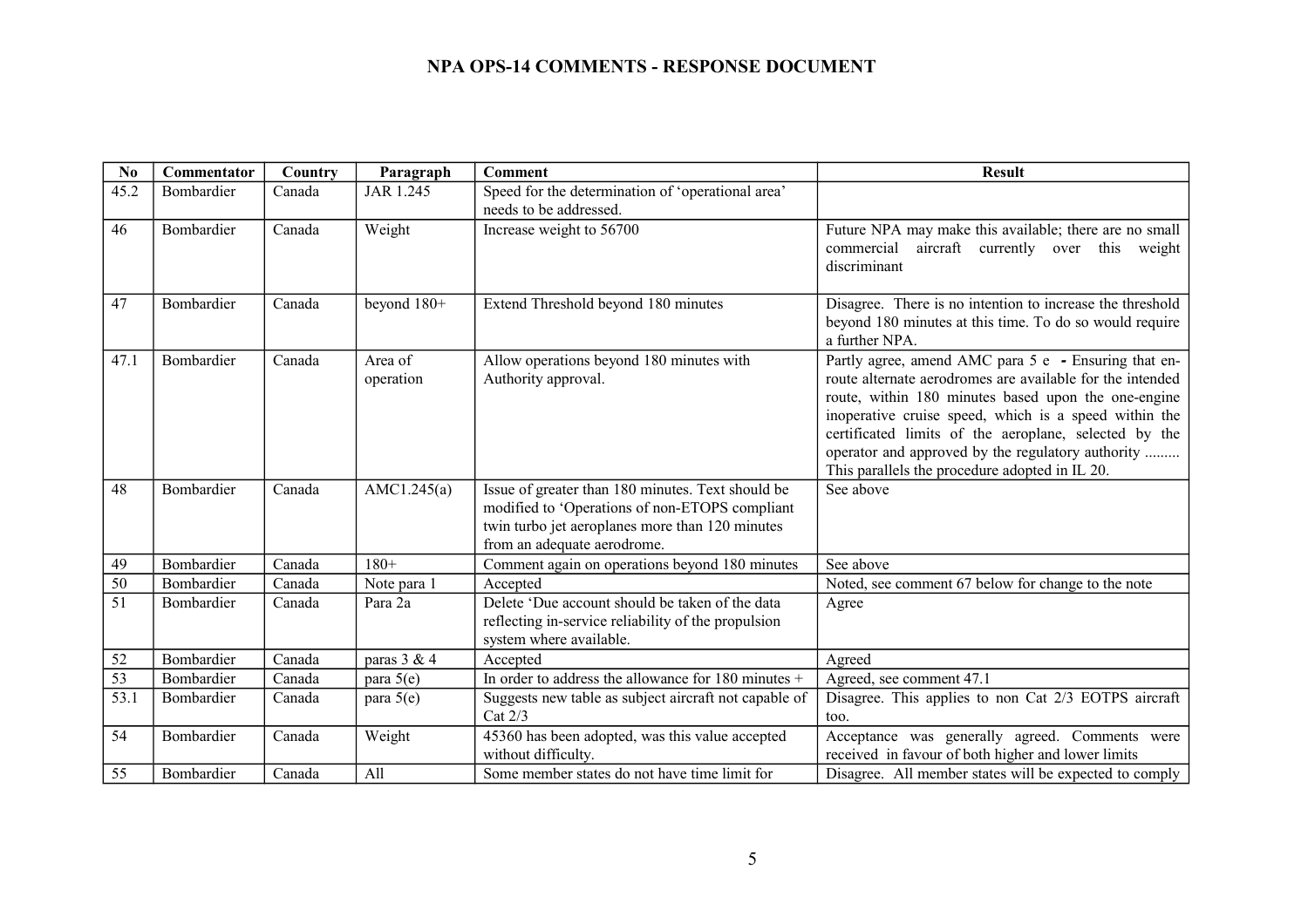| N <sub>0</sub> | Commentator  | Country    | Paragraph            | <b>Comment</b>                                                                                                                                                                                                                        | <b>Result</b>                                                                                                                                                                                                                                                                                                                                                     |
|----------------|--------------|------------|----------------------|---------------------------------------------------------------------------------------------------------------------------------------------------------------------------------------------------------------------------------------|-------------------------------------------------------------------------------------------------------------------------------------------------------------------------------------------------------------------------------------------------------------------------------------------------------------------------------------------------------------------|
|                |              |            |                      | diversion, NPA 14 will restrict their operations.                                                                                                                                                                                     | with JAR-OPS when it becomes EU law.                                                                                                                                                                                                                                                                                                                              |
| 56             | Bombardier   | Canada     | Weight               | Support for inclusion of 43560 against the French<br>proposal for 5700. New mass was included 3 years<br>ago.                                                                                                                         | Noted                                                                                                                                                                                                                                                                                                                                                             |
| 57             | Bombardier   | Canada     | All                  | Harmonisation is a key issue and should be ensured                                                                                                                                                                                    | Noted. Harmonisation has been a primary concern and<br>is being actively persued.                                                                                                                                                                                                                                                                                 |
| 58             | Bombardier   | Canada     | All                  | General comment                                                                                                                                                                                                                       | Noted                                                                                                                                                                                                                                                                                                                                                             |
| 59             | <b>IPECO</b> | UK         | All                  | Accepted                                                                                                                                                                                                                              | Noted                                                                                                                                                                                                                                                                                                                                                             |
| 60             | Raytheon     | <b>USA</b> | All                  | Historically 'Corporate operations' have been<br>operating with no adverse effects. ETOPS<br>requirements should not be imposed.                                                                                                      | Disagree. The requirements are not intended to be<br>applied to 'corporate operations' but to JAR-OPS 1<br>Commercial Air Transport operations, but in any case,<br>they are not 'ETOPS' requirements.                                                                                                                                                            |
| 61             | FAA          | <b>USA</b> | A11                  | Accepted                                                                                                                                                                                                                              | Noted                                                                                                                                                                                                                                                                                                                                                             |
| 62             | <b>GAMA</b>  | <b>USA</b> | All                  | AMC acceptable                                                                                                                                                                                                                        | Noted                                                                                                                                                                                                                                                                                                                                                             |
| 63             | <b>GAMA</b>  | <b>USA</b> | para 2a              | Change last sentence 'Due account should be taken<br>of data reflecting in-service reliability to read<br>'Operators will promptly report all in-flight<br>shutdown events to the Authority and engine and<br>airframe manufacturer.' | Agreed partly but not deleting sentence entirely, as<br>reporting requirements will be covered in a new JAR on<br>occurrence reporting.                                                                                                                                                                                                                           |
| 64             | <b>GAMA</b>  | <b>USA</b> | <b>Discriminants</b> | Weight discriminants should be increased in future.                                                                                                                                                                                   | The issue of higher weights needs to be discussed but<br>should be available in the future with a new NPA.                                                                                                                                                                                                                                                        |
| 65             | <b>GAMA</b>  | <b>USA</b> | All                  | Harmonisation                                                                                                                                                                                                                         | Noted                                                                                                                                                                                                                                                                                                                                                             |
| 66             | <b>GAMA</b>  | <b>USA</b> | AMC para 1           | Different text; Add phrase 'unless approved by the<br>Authority' to the end of the sentence 'the one<br>engine inoperative cruise speed calculated in<br>accordance with JAR-OPS 1.245(b), unless<br>approved by the Authority.       | The existing text has been replaced<br>Agreed<br>withEnsuring that en-route alternate aerodromes are<br>available for the intended route, within 180 minutes<br>based upon the one-engine inoperative cruise speed,<br>which is a speed within the certificated limits of the<br>aeroplane, selected by the operator and approved by the<br>regulatory authority, |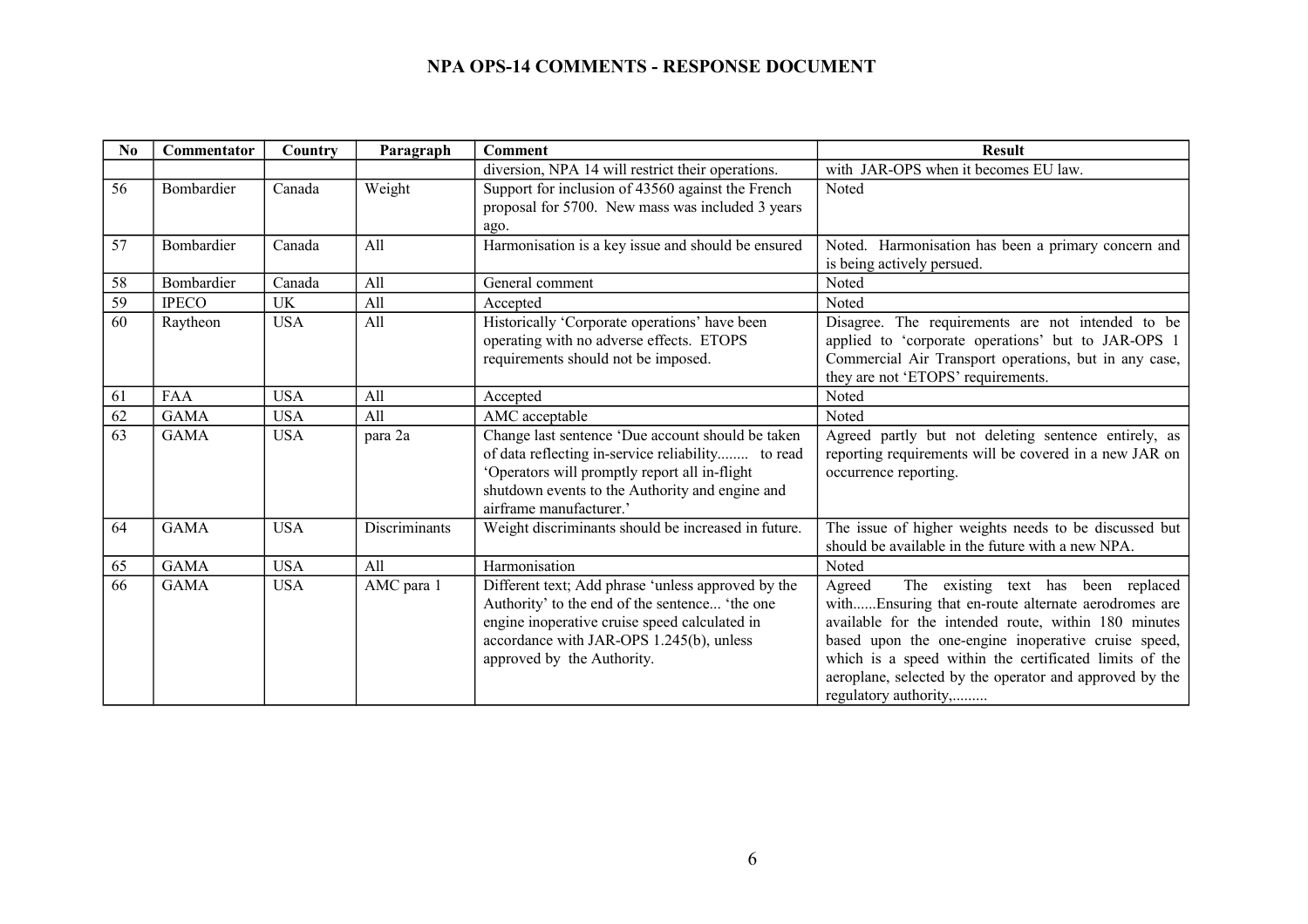| No              | Commentator | Country   | Paragraph       | <b>Comment</b>                                            | <b>Result</b>                                                                |
|-----------------|-------------|-----------|-----------------|-----------------------------------------------------------|------------------------------------------------------------------------------|
| 67              | <b>CAA</b>  | <b>UK</b> | AMC para 1      | Delete note 'mention ofAirworthiness Directive'.          | Agreed. Reference to Airworthiness Directive has been                        |
|                 |             |           | note            | National Authorities issue A/Ds, this note could be       | deleted.                                                                     |
|                 |             |           |                 | interpreted as requesting N/As to assess Business         |                                                                              |
|                 |             |           |                 | Jets design and capabilities which is not the aim of      |                                                                              |
|                 |             |           |                 | the AMC.                                                  |                                                                              |
| 68              | CAA         | <b>UK</b> | AMC para 1      | Add paragraph to AMC to require an N/A approval           | Approval is exercised by the Authority through the Ops                       |
|                 |             |           |                 | to carry out extended range operations.                   | Spec in the AOC.                                                             |
| 69              | CAA         | <b>UK</b> | AMC para 1      | Modify last sentence                                      | Agreed                                                                       |
| $\overline{70}$ | CAA         | <b>UK</b> | All             | Agreed. Justification for introduction at 120<br>minutes  | The issue has a long history which is related in the notes<br>of the JAA OC. |
| 71              | CAA         | <b>UK</b> | All             | No requirements to cover IFSD rates for ETOPS<br>approval | Noted The relevant occurrence reporting is to be<br>addressed in a new JAR.  |
| 72              | CAA         | UK        | para 3 c        | As Above                                                  | As Above                                                                     |
| $\overline{73}$ | <b>CAA</b>  | <b>UK</b> | para 3 d        | To allow operator experience to be shared, amend          | Partly Agreed The requirements for reporting of                              |
|                 |             |           |                 | para 3 to read'Individual engine in-flight                | Failures, malfunctions and defects is covered in JAR                         |
|                 |             |           |                 | shutdown events and world fleet experience should         | 21.3, a reworded paragraph to refer to this JAR is                           |
|                 |             |           |                 | be used by the engine and airframe manufacturers          | added.                                                                       |
|                 |             |           |                 | to formulate appropriate corrective maintenance           |                                                                              |
|                 |             |           |                 | actions.                                                  |                                                                              |
| 74              | CAA         | UK        | 120 minutes     | Agreed.                                                   | Noted                                                                        |
| $\overline{75}$ | <b>CAA</b>  | UK        | Para 3          | Editorial; add 'be' to read 'These checks should          | Agreed                                                                       |
|                 |             |           |                 | 'be' conducted                                            |                                                                              |
|                 |             |           | 1.245(a)(2)     | Editorial; add 'up to' to read 'The distance flown in     | Agreed                                                                       |
|                 |             |           |                 | 120 minutes or if approved by the Authority, up to        |                                                                              |
|                 |             |           |                 | 180 minutes for turbo-jet aeroplanes.                     |                                                                              |
|                 |             |           | 4j              | A definition of Approved One Engine Inoperative           | Agreed in relation to distance from en route alternate,                      |
|                 |             |           |                 | Cruise Speed should be included.                          | see comment 53 not threshold                                                 |
| 76              | <b>EBAA</b> | Belgium   | All except note | Agreed                                                    | Agreed                                                                       |
| 77              | <b>EBAA</b> | Belgium   | <b>IFSD</b>     | General comment supporting difficulty in                  | Agreed                                                                       |
|                 |             |           |                 | producing data for IFSD rates.                            |                                                                              |
| 78              | <b>EBAA</b> | Belgium   | All             | Agreed                                                    | Agreed                                                                       |
| 79              | <b>EBAA</b> | Belgium   | para 2 a        | Last line should be deleted. Explanatory note             | Agreed, See comment  above                                                   |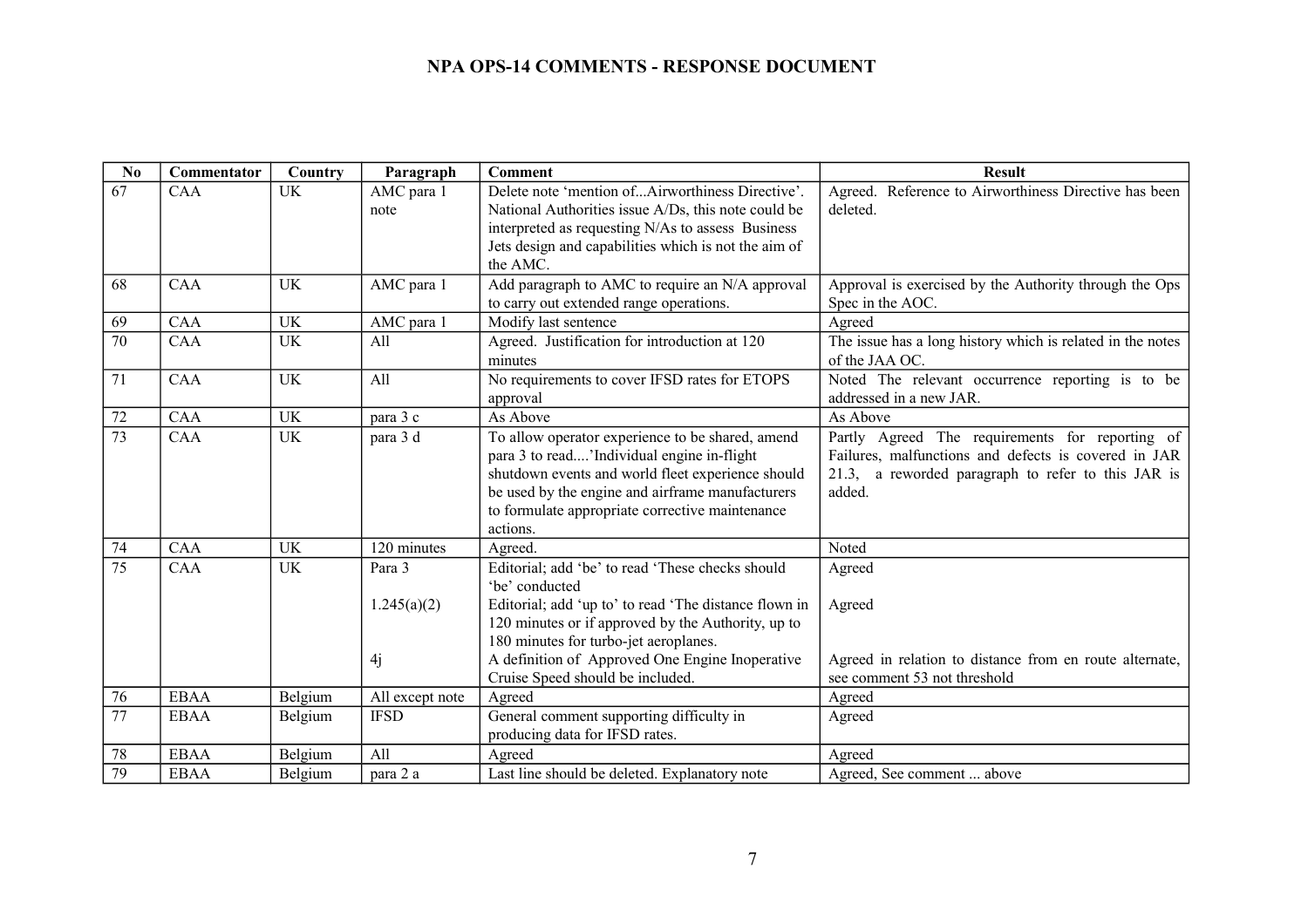| N <sub>0</sub>  | Commentator       | Country    | Paragraph                          | <b>Comment</b>                                                                                                       | <b>Result</b>                                                                                                                          |
|-----------------|-------------------|------------|------------------------------------|----------------------------------------------------------------------------------------------------------------------|----------------------------------------------------------------------------------------------------------------------------------------|
|                 |                   |            |                                    | recognises the issues.                                                                                               |                                                                                                                                        |
| 80              | Hamilton Jet      | Bermuda    | All                                | Agreed                                                                                                               | Agreed                                                                                                                                 |
| 81              | <b>NBAA</b>       | <b>USA</b> | All                                | Agreed                                                                                                               | Agreed                                                                                                                                 |
| 82              | ??                | ??         | paras 12a5b                        | General comment on certification date and<br>grandfather rights all other sections agreed                            | Agreed                                                                                                                                 |
| 83              | <b>BALPA</b>      | <b>UK</b>  | AMC 1.245                          | Complex changes to the AMC to include dates for<br>applicability of the AMC and JAR, + others.                       | It is nomal for operational NPAs of this tpe not to set<br>compliance dates, Theses are subject to the agreement<br>of the Authority   |
| 84              | <b>BALPA</b>      | <b>UK</b>  | Weight                             | Comment on the difficulties in introducing 43560                                                                     | Disagree. There is no intention to increase the threshold<br>beyond 180 minutes at this time. To do so would require<br>a further NPA. |
| 85              | <b>BALPA</b>      | <b>UK</b>  | 120 minutes                        | Did not like the proposal for 120 minutes                                                                            | Agreed. As this is current UK legislation BALPA<br>accents the position.                                                               |
| 86              | <b>BALPA</b>      | UK         | Safety record                      | Collation of data for reliability is difficult, put a<br>system in place.                                            | Agreed. The reliability issue is addressed in JAR 21.3.                                                                                |
| 87              | <b>BALPA</b>      | UK         | <b>IFSD</b>                        | There may not be mandatory reporting of IFSDs,<br>formulate laws to enforce this.                                    | IFSD is addressed in a different form. See para 3,<br>Powerplant Events and corrective action                                          |
| 88              | <b>BALPA</b>      | <b>UK</b>  | <b>IFSD</b>                        | Call for accurate IFSD rates.                                                                                        | The reliability issue is addressed in JAR 21.3.                                                                                        |
| 89              | <b>BALPA</b>      | <b>UK</b>  | $5(4)$ training                    | Flight Crew Training remains inadequate.                                                                             | Agree a reference to subpart N has been added.                                                                                         |
| $\overline{90}$ | Honeywell         | <b>USA</b> | All                                | Agreed                                                                                                               | Agreed                                                                                                                                 |
| 91              | <b>TERMA</b>      | Denmark    | All                                | Agreed                                                                                                               | Agreed                                                                                                                                 |
| 92              | Jet<br>Management | <b>USA</b> | All                                | Agreed                                                                                                               | Agreed                                                                                                                                 |
| 93              | Seaflight         | Greece     | All                                | Agreed                                                                                                               | Agreed                                                                                                                                 |
| 94              | <b>IMS</b> Health | <b>USA</b> | All                                | Agreed                                                                                                               | Agreed                                                                                                                                 |
| 95              | Owens<br>Aircraft | <b>USA</b> | All                                | Agreed                                                                                                               | Agreed                                                                                                                                 |
| 96              | Austrocontrol     | Austria    | Weight                             | 43560kg Incompatibility with IL 20                                                                                   | The latest version of IL 20 has been amended to include<br>45360 replacing 5700.                                                       |
| 97              | Austrocontrol     | Austria    | Comment on<br>DGAC(F)<br>proposals | DGAC proposal for MTOM discriminant will be in<br>line with ACG comment if IL 20 applicability<br>remains unchanged. | Noted, but see reponse to No. 96.                                                                                                      |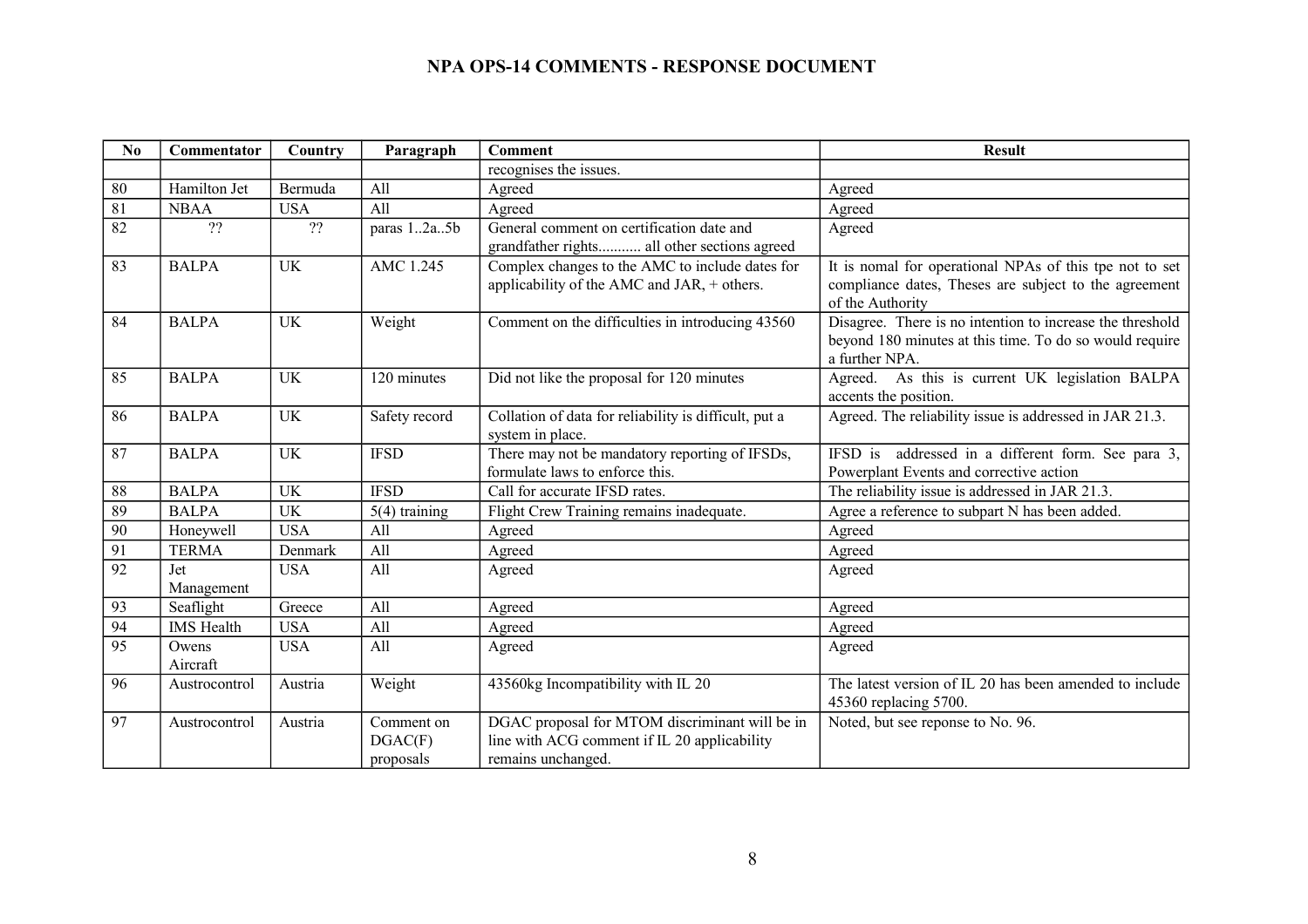| No    | Commentator                  | Country    | Paragraph           | <b>Comment</b>                                                                                                                                                            | <b>Result</b>                                                                                                                                                                                                           |
|-------|------------------------------|------------|---------------------|---------------------------------------------------------------------------------------------------------------------------------------------------------------------------|-------------------------------------------------------------------------------------------------------------------------------------------------------------------------------------------------------------------------|
| 98    | Austrocontrol                | Austria    | Comment             | ICAO Annex 6 4.7, Attachment E and<br>Airworthiness Technical Manual and Doc 9051<br>airworthiness                                                                        | This is a statement of fact and is agreed                                                                                                                                                                               |
| 100   | Austrocontrol                | Austria    | All                 | Exceeding 120 minutes, IL20 procedures should be<br>used until IL20 applicability is changed                                                                              | operation is designated 'Non-ETOPS'<br>This<br>and<br>therefore IL20 does not apply                                                                                                                                     |
| 101   | Austrocontrol                | Austria    | AMC 1.245(a)<br>(2) | Delete first and second sentence.                                                                                                                                         | The text in the AMC is necessary as this is section two<br>material may be affected by the introduction of EU OPS                                                                                                       |
| 101.1 | Austrocontrol                | Austria    | AMC 1.245(a)<br>(2) | Change text after third sentence to read In order<br>for operations up to 120 minutes to be approved                                                                      | Disagree. It is the intention of the AMC to enable<br>diversion times beyond 120 and up to 180 minutes. The<br>AMC can be considered as a non-ETOPS version of IL<br>20. This in not intended to be an ETOPS operation. |
| 101.2 | Austrocontrol                | Austria    | AMC 1.245(a)<br>(2) | Add after last sentence In order for operations<br>between 120 and 180 minutes to be approved,<br>IL20 should be used.                                                    | Disagree. It is the intention of the AMC to enable<br>diversion times beyond 120 and up to 180 minutes. The<br>AMC can be considered as a non-ETOPS version of IL<br>20. This in not intended to be an ETOPS operation. |
| 101.3 | Austrocontrol                | Austria    | AMC 1.245(a)<br>(2) | Note, third line after operation change text<br>operation up to 120                                                                                                       | See above                                                                                                                                                                                                               |
| 101.4 | Austrocontrol                | Austria    | AMC 1.245(a)<br>(2) | Add the following text For operation beyond<br>120 minutes compliance with IL20 has to be<br>shown.                                                                       | See above                                                                                                                                                                                                               |
| 102   | Austrocontrol                | Austria    | All                 | General comment and suggest text change to 1.245<br>(a)(2) to read 'the distance flown in 120 or 180<br>minutes for turbo jet aeroplanes if approved by the<br>Authority. | This is not an IL20 issue.                                                                                                                                                                                              |
| 103   | <b>GESTAIR</b>               | Spain      | All                 | Agreed                                                                                                                                                                    | Agreed                                                                                                                                                                                                                  |
| 105   | VIAD Corp                    | <b>USA</b> | All                 | Agreed                                                                                                                                                                    | Agreed                                                                                                                                                                                                                  |
| 107   | <b>DGAC</b>                  | France     | 1.245               | Propose reduction of base limit from 120 to 60<br>minutes                                                                                                                 | Disagree. 120 min threshold was agreed by consensus in<br>the full OC. DGAC position was acknowledged in Para<br>9.a of the Explanatory Text of the NPA                                                                 |
| 108   | <b>DGAC</b>                  | France     |                     | <b>IFSD</b>                                                                                                                                                               | IFSD is addressed as far as practicble in the new para 3                                                                                                                                                                |
| 109   | <b>DGAC</b>                  | France     | para 2 c            | Delete'if required for extended range operations<br>(see sub para 2.b above)                                                                                              | Disagree, it is necessary to specify the standard, and<br>JAR 25 or equivalent is appropriate                                                                                                                           |
| 110   | $\mathop{\sf DGAC}\nolimits$ | France     | para 5 e            | Despatch/Flight planning requirements. See                                                                                                                                | The text of this paragraph has been changed see 47.1                                                                                                                                                                    |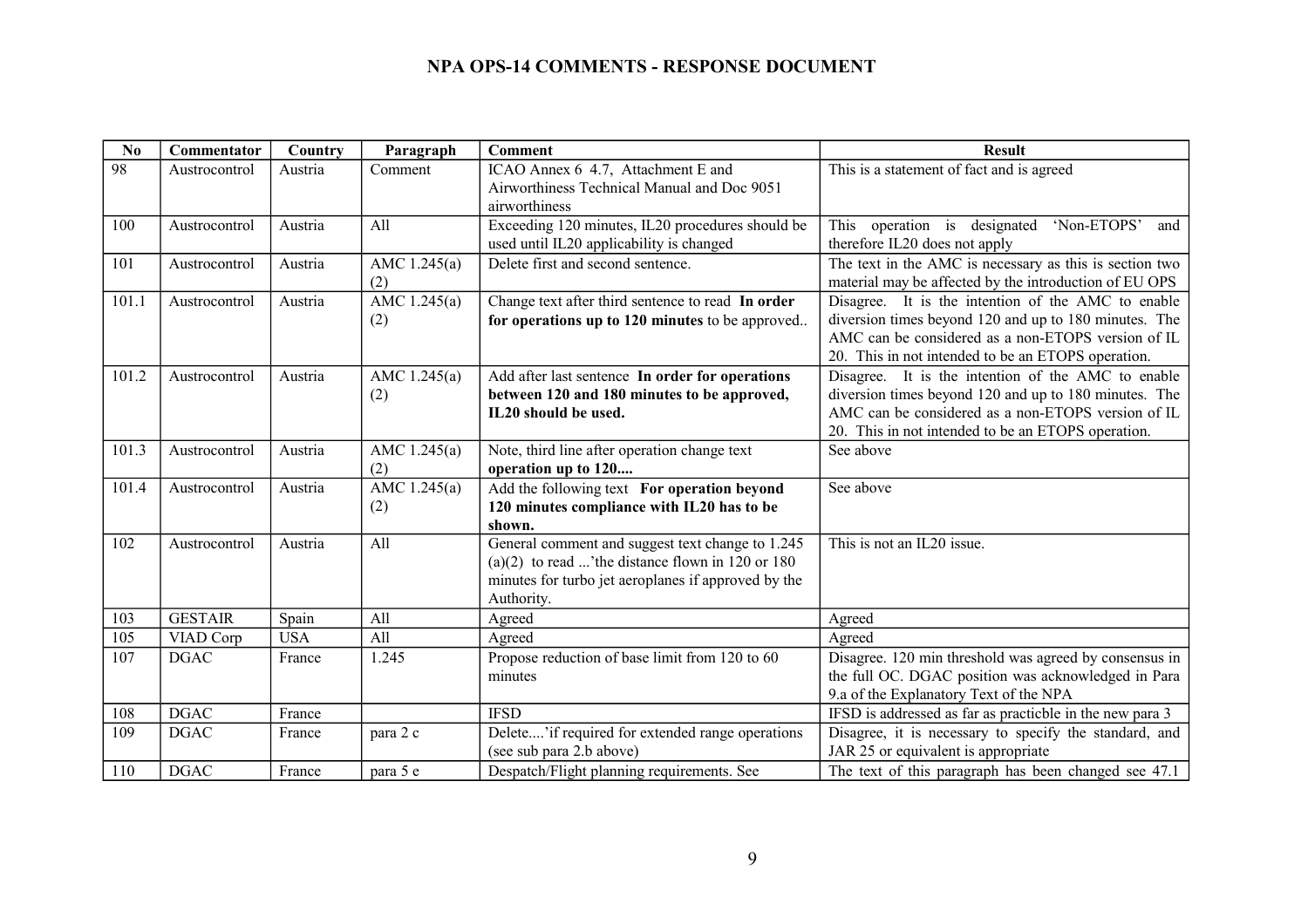| N <sub>0</sub> | Commentator | Country | Paragraph      | <b>Comment</b>                                                                                                                                                                    | <b>Result</b>                                                                                                                                                                                                                                                     |
|----------------|-------------|---------|----------------|-----------------------------------------------------------------------------------------------------------------------------------------------------------------------------------|-------------------------------------------------------------------------------------------------------------------------------------------------------------------------------------------------------------------------------------------------------------------|
|                |             |         |                | proposed text                                                                                                                                                                     | The table is included in the AMC and is<br>above.<br>annotated 'Planning minima'.                                                                                                                                                                                 |
| 111            | <b>DGAC</b> | France  | 1.245          | Include auto-pilot and weather radar in text of<br>requirements                                                                                                                   | Disagree. IL 20 only requires consideration of a single<br>failure in this context, this appendix is a double failure<br>requirement                                                                                                                              |
| 112            | Airbus      | France  | Weight         | Revert to 5700kgs instead of 43560                                                                                                                                                | Acceptance of 43560kg was generally agreed.<br>Comments were received in favour of both higher and<br>lower limits                                                                                                                                                |
| 113            | <b>DGAC</b> | France  | Weight         | Replace 43560kg with 5700kg                                                                                                                                                       | Acceptance of 43560kg was generally agreed.<br>Comments were received in favour of both higher and<br>lower limits                                                                                                                                                |
| 113.1          | <b>DGAC</b> | France  | Note para 1    | Delete note.                                                                                                                                                                      | The note should remain in an amended form. Deletion of<br>the reference to Airworthiness Directive.                                                                                                                                                               |
| 113.2          | <b>DGAC</b> | France  | Para 2 Systems | Add extra paragraph to take into account Service<br>experience and generate text for the consideration<br>of IFSD and engine reliability. Also calling for<br>'hard number' IFSD. | Partly agree. The generation of 'hard number' IFSD<br>rates has already been discounted as not practical when<br>considering the fleet sizes and number of hours flown by<br>the flee; Howeverer, the reliability aspect is considered<br>in JAR 21.3. and para 3 |
| 113.3          | <b>DGAC</b> | France  | Para 2.c.      | Text change referring to APU.                                                                                                                                                     | This text is amended to include essential and Parts A &<br>B                                                                                                                                                                                                      |
| 113.4          | <b>DGAC</b> | France  | Para 4.e.      | Text change to include flight planning and release<br>and mention of JAR-OPS 1.297 Table 2.                                                                                       | These areas are addressed in the text changes proposed.                                                                                                                                                                                                           |
| 114            | <b>DGAC</b> | France  | Appendix 1     | Include auto-pilot and weather radar in text of<br>requirements                                                                                                                   | Disagree. IL 20 only requires consideration of a single<br>failure in this context, this appendix is a double failure<br>requirement                                                                                                                              |